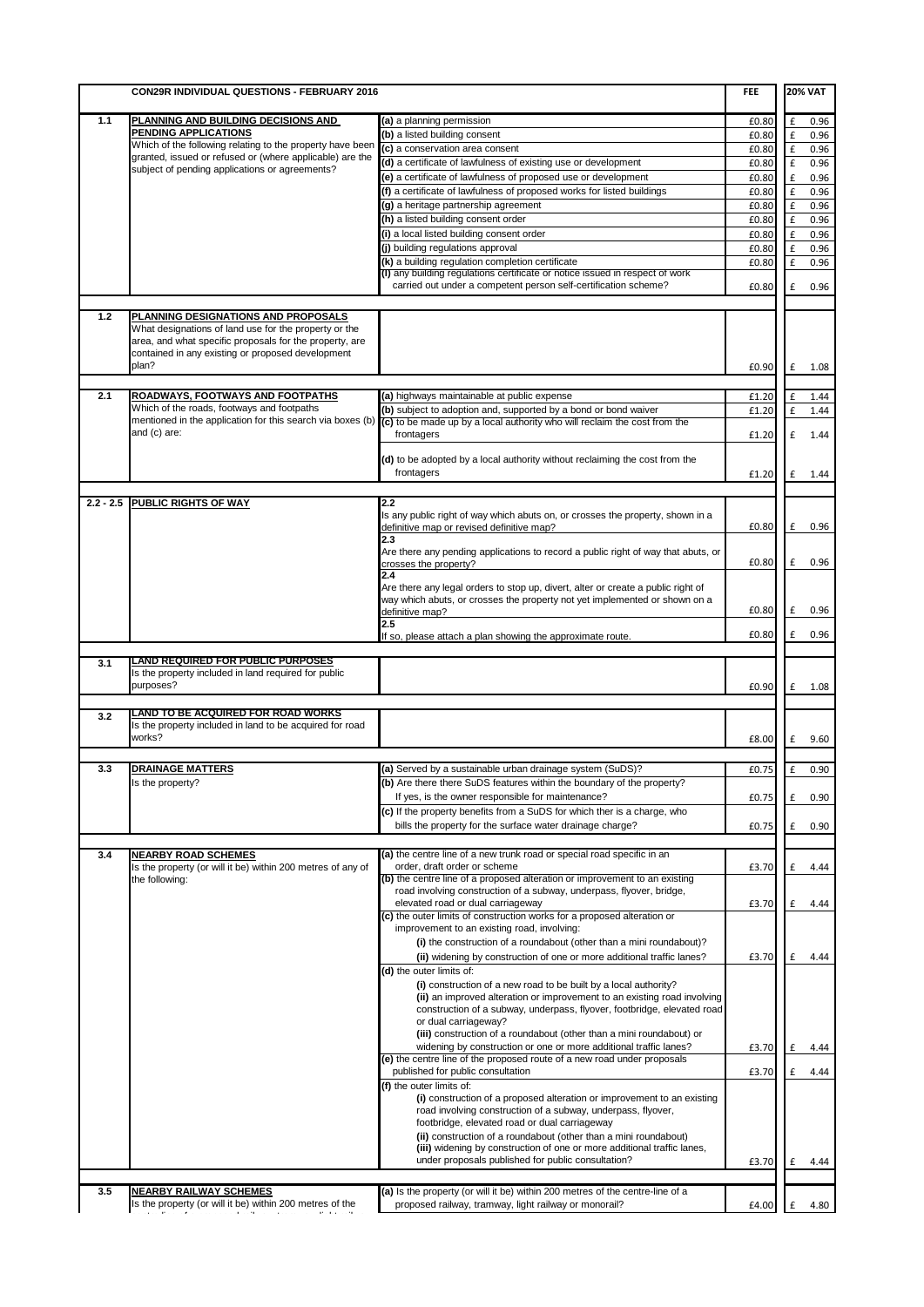|      | centre line of a proposed railway, tramway, light railway<br>or monorail?                                                                                                                                     | (b) Are there any proposals for a railway, tramway, light railway or<br>monorail within the Local Authority's boundary?                       | £4.00          |                         | 4.80         |
|------|---------------------------------------------------------------------------------------------------------------------------------------------------------------------------------------------------------------|-----------------------------------------------------------------------------------------------------------------------------------------------|----------------|-------------------------|--------------|
|      |                                                                                                                                                                                                               |                                                                                                                                               |                |                         |              |
| 3.6  | <b>TRAFFIC SCHEMES</b>                                                                                                                                                                                        | (a) permanent stopping up or diversion                                                                                                        | £1.55          | £                       | 1.86         |
|      | Has a local authority approved but not yet implemented<br>any of the following for the roads, footways and                                                                                                    | (b) waiting or loading restrictions                                                                                                           | £1.55          | £                       | 1.86         |
|      | footpaths which are named in boxes (b) and (c) and are                                                                                                                                                        | (c) one way driving<br>(d) prohibition of driving                                                                                             | £1.55          | $\pmb{\mathsf{f}}$      | 1.86         |
|      | within 200 metres of the boundaries of the property?                                                                                                                                                          |                                                                                                                                               | £1.55          | £                       | 1.86         |
|      |                                                                                                                                                                                                               | (e) pedestrianisation                                                                                                                         | £1.55          | $\pmb{\mathsf{f}}$      | 1.86         |
|      |                                                                                                                                                                                                               | (f) vehicle width of weight restriction                                                                                                       | £1.55          | £                       | 1.86         |
|      |                                                                                                                                                                                                               | (g) traffic calming works including road humps                                                                                                | £1.55          | $\mathbf f$             | 1.86         |
|      |                                                                                                                                                                                                               | (h) residents parking controls<br>(i) minor road widening or improvement                                                                      | £1.55<br>£1.55 | £<br>$\mathbf f$        | 1.86<br>1.86 |
|      |                                                                                                                                                                                                               | (j) pedestrian crossings                                                                                                                      |                |                         |              |
|      |                                                                                                                                                                                                               | (k) cycle tracks                                                                                                                              | £1.55<br>£1.55 | $\pmb{\mathsf{f}}$<br>£ | 1.86<br>1.86 |
|      |                                                                                                                                                                                                               | (I) bridge building                                                                                                                           | £1.55          | £                       | 1.86         |
|      |                                                                                                                                                                                                               |                                                                                                                                               |                |                         |              |
| 3.7  | <b>OUTSTANDING NOTICES</b>                                                                                                                                                                                    | (a) building works                                                                                                                            | £1.00          | £                       | 1.20         |
|      | Do any statutory notices which relate to the following                                                                                                                                                        | (b) environment                                                                                                                               | £1.00          | £                       | 1.20         |
|      | matters subsist in relation to the property other than                                                                                                                                                        | (c) health and safety                                                                                                                         | £1.00          | £                       | 1.20         |
|      | thoses revealed in a response to any other enquiry in                                                                                                                                                         | (d) housing                                                                                                                                   | £1.00          | £                       | 1.20         |
|      | this form?                                                                                                                                                                                                    | (e) highways                                                                                                                                  | £1.00          | £                       | 1.20         |
|      |                                                                                                                                                                                                               | (f) public health                                                                                                                             | £1.00          | £                       | 1.20         |
|      |                                                                                                                                                                                                               | (g) flood and coastal erosion risk management                                                                                                 | £1.00          | $\pmb{\mathsf{f}}$      | 1.20         |
|      |                                                                                                                                                                                                               |                                                                                                                                               |                |                         |              |
| 3.8  | <b>CONTRAVENTIONS OF BUILDING REGULATIONS</b><br>Has a local authority authorised in relation to the<br>property any proceedings for the contravention of any<br>provision contained in building regulations? |                                                                                                                                               | £0.85          | £                       | 1.02         |
|      |                                                                                                                                                                                                               |                                                                                                                                               |                |                         |              |
| 3.9  | <b>NOTICES, ORDERS, DIRECTIONS AND</b>                                                                                                                                                                        | (a) enforcement notice                                                                                                                        | £0.90          | £                       | 1.08         |
|      | PROCEEDINGS UNDER PLANNING ACTS<br>Do any of the following subsist in relation to the property                                                                                                                | (b) stop notice                                                                                                                               | £0.90          | £                       | 1.08         |
|      | or has any local authority decided to issue, serve, make                                                                                                                                                      | (c) listed building enforcement notice                                                                                                        | £0.90          | £                       | 1.08         |
|      | or commence any of the following?                                                                                                                                                                             | (d) breach of condition notice                                                                                                                | £0.90          | £                       | 1.08         |
|      |                                                                                                                                                                                                               | (e) planning contravention notice                                                                                                             | £0.90          | £                       | 1.08         |
|      |                                                                                                                                                                                                               | (f) other notice relating to breach of planning control                                                                                       | £0.90          | £                       | 1.08         |
|      |                                                                                                                                                                                                               | (g) listed building repairs notice                                                                                                            | £0.90          | £                       | 1.08         |
|      |                                                                                                                                                                                                               | (h) in the case of a listed building deliberately allowed to fall into<br>disrepair, a compulsory purchase order with a direction for minimum |                |                         |              |
|      |                                                                                                                                                                                                               | compensation                                                                                                                                  | £0.90          | £                       | 1.08         |
|      |                                                                                                                                                                                                               | (i) a building preservation notice                                                                                                            | £0.90          | $\mathbf f$             | 1.08         |
|      |                                                                                                                                                                                                               | (j) direction restricting permitted development                                                                                               | £0.90          | $\mathbf f$             | 1.08         |
|      |                                                                                                                                                                                                               | (k) order revoking or modifying a planning permission                                                                                         | £0.90          | £                       | 1.08         |
|      |                                                                                                                                                                                                               | (I) order requiring discontinuance of use or removal of building works                                                                        | £0.90          | £                       | 1.08         |
|      |                                                                                                                                                                                                               | (m) tree preservation order                                                                                                                   | £0.90          | £                       | 1.08         |
|      |                                                                                                                                                                                                               | (n) proceedings to enforce a planning agreement or planning                                                                                   |                |                         |              |
|      |                                                                                                                                                                                                               | contribution?                                                                                                                                 | £0.90          | £                       | 1.08         |
|      |                                                                                                                                                                                                               |                                                                                                                                               |                |                         |              |
| 3.10 | <b>COMMUNITY INFRASTRUCTURE LEVY (CIL)</b>                                                                                                                                                                    | (a) Is there a CIL charging schedule?                                                                                                         | £0.80          | £                       | 0.96         |
|      |                                                                                                                                                                                                               | (b) If yes, do any of the following subsist in relation to the property, or                                                                   |                |                         |              |
|      |                                                                                                                                                                                                               | has a local authority decided to issue, serve, or commence any of                                                                             |                |                         |              |
|      |                                                                                                                                                                                                               | the following:                                                                                                                                |                |                         |              |
|      |                                                                                                                                                                                                               | (i) a liability notice?                                                                                                                       |                |                         |              |
|      |                                                                                                                                                                                                               | (ii) a notice of chargeable development?                                                                                                      |                |                         |              |
|      |                                                                                                                                                                                                               | (iii) a demand notice?                                                                                                                        |                |                         |              |
|      |                                                                                                                                                                                                               | (iv) a default liability notice?                                                                                                              |                |                         |              |
|      |                                                                                                                                                                                                               | (v) an assumption of liability notice?                                                                                                        |                |                         |              |
|      |                                                                                                                                                                                                               | (vi) a commencement notice?                                                                                                                   | £0.80          | £                       | 0.96         |
|      |                                                                                                                                                                                                               | (c) Has any demand notice been suspended?                                                                                                     | £0.80          | £                       | 0.96         |
|      |                                                                                                                                                                                                               | (d) Has the Local Authority received full or part payment of any CIL liability?                                                               | £0.80          | £                       | 0.96         |
|      |                                                                                                                                                                                                               | (e) Has the Local Authority received any appeal against any of the above?                                                                     |                |                         |              |
|      |                                                                                                                                                                                                               |                                                                                                                                               | £0.80          | £                       | 0.96         |
|      |                                                                                                                                                                                                               | (f) Has a decision been taken to apply for a liability order?                                                                                 | £0.80          | £                       | 0.96         |
|      |                                                                                                                                                                                                               | (g) Has a liability order been granted?                                                                                                       | £0.80          | £                       | 0.96         |
|      |                                                                                                                                                                                                               | (h) Have any other enforcement measures been taken?                                                                                           | £0.80          | £                       | 0.96         |
| 3.11 |                                                                                                                                                                                                               | (a) the making of the area a Conservation Area before 31 August 1974                                                                          |                |                         |              |
|      | <b>CONSERVATION AREA</b><br>Do the following apply in relation to the property:                                                                                                                               | (b) an unimplemented resolution to designate the area a Conservation Area                                                                     | £0.90          | £                       | 1.08         |
|      |                                                                                                                                                                                                               |                                                                                                                                               | £0.90          | £                       | 1.08         |
| 3.12 | <b>COMPULSORY PURCHASE</b>                                                                                                                                                                                    |                                                                                                                                               |                |                         |              |
|      | Has any enforcable order or decision been made to                                                                                                                                                             |                                                                                                                                               |                |                         |              |
|      | compulsorily purchase or acquire the property?                                                                                                                                                                |                                                                                                                                               | £0.90          | £                       | 1.08         |
|      |                                                                                                                                                                                                               |                                                                                                                                               |                |                         |              |
| 3.13 | <b>CONTAMINATED LAND</b>                                                                                                                                                                                      | (a) a contaminated land notice                                                                                                                | £1.10          | £                       | 1.32         |
|      | Do any of the following apply (including any relating to                                                                                                                                                      | (b) in relation to a register maintained under section 78R of the                                                                             |                |                         |              |
|      | land adjacent to or adjoining the property which has                                                                                                                                                          | Environmental Protection Act 1990:                                                                                                            |                |                         |              |
|      | been identified as contaminated land because it is in<br>such a condition that harm of pollution of controlled                                                                                                | (i) a decision to make an entry                                                                                                               |                |                         |              |
|      | waters might be caused on the property)?                                                                                                                                                                      | (ii) an entry                                                                                                                                 | £1.10          | £                       | 1.32         |
|      |                                                                                                                                                                                                               | (c) consultation with the owner or occupier of the property conducted<br>under section 78G(3) of the Environmental Protection Act 1990        |                |                         |              |
|      |                                                                                                                                                                                                               | before the service of a remediation notice                                                                                                    | £1.10          | £                       | 1.32         |
|      |                                                                                                                                                                                                               |                                                                                                                                               |                |                         |              |